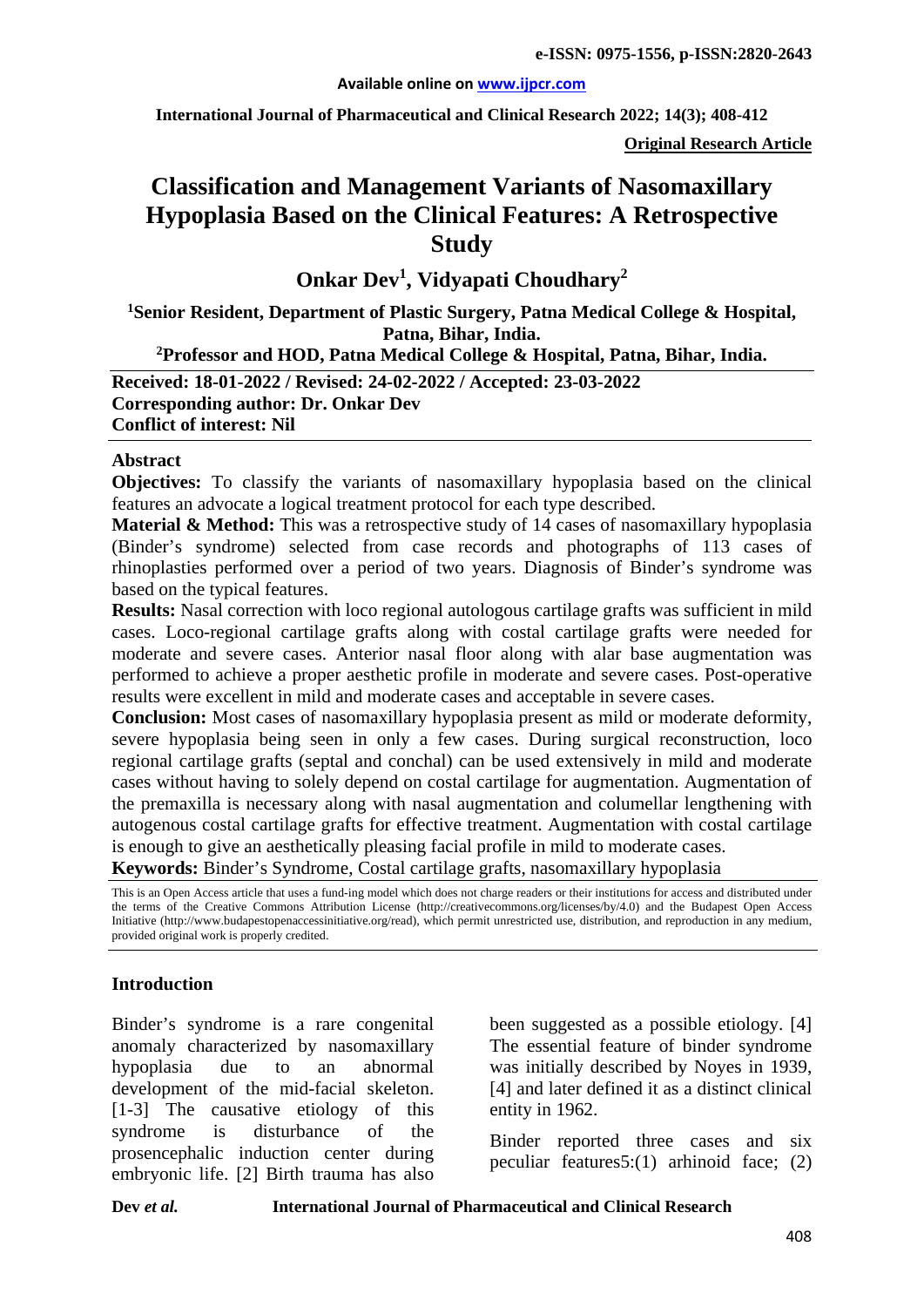abnormal position of the nasal bones; (3) Intermaxillary hypoplasia with consecutive malocclusion; (4) reduced or absent anterior nasal spine; (5) atrophy of the nasal mucosa, and (6) absence of the frontal sinus (not obligatory). Characteristic appearance of individuals with Binder's syndrome makes it easily recognizable [5].

There is no sexual predominance, and most cases are sporadic. [6] More than 250 cases have been reported in literature so far. [7] Surgical treatment for this deformity has been challenging to say the least. It has evolved from simple onlay bony cartilaginous grafts to Le Fort's osteotomies for maxillary advancement.

Due to the rarity of the congenital condition, literature reveals either single case reports or small series studies on Binder's syndrome. [8, 9] Hence the present study was conducted with the objectives to classify the variants of nasomaxillary hypoplasia based on the clinical features. and advocate a logical treatment protocol for each type described.

# **Material & Method:**

This was a retrospective study of 14 cases of nasomaxillary hypoplasia (Binder's syndrome) selected from case records and photographs of 113 cases of rhinoplasties performed over a period of two years in private multi-specialty hospital of Bihar India

Diagnosis of Binder's syndrome was based on the typical features.

Age of the patients ranged from 18 to 30 years with an average age of 19.2 years. Out of 14 patients, 4 patients were males and 10 were females. All the cases underwent primary rhinoplasty. All the patients were operated by one surgeon. Ethical permission was obtained from ethical committee of the institute.

# **Surgical technique and operative steps:**

All cases had a common surgical approach; transcolumellar incision and open rhinoplasty. V-Y advancement of columellar incision was planned in severe variety of cases. Dissection was done inferiorly towards ANS in mild cases and extended laterally up to pyriform aperture in moderate and severe cases. Bilateral sublabial incisions were made in severe cases for placement of alar base grafts. Nasal pyramid was developed in subperichondrial plane. Nasal septum was exposed from the caudal angle/border in bilateral subperichondrial planes by anterior and inferior tunneling.

## **Mild cases:**

- *Cartilage grafts:* Nasal septal cartilage grafts and bilateral conchal cartilage grafts were used.
- *Columellar projection:* Columellar projection was done by septal cartilage graft extended from ANS below to the future tip.
- *Dorsal projection:* The apparent bony hump of the dorsum was resected,and stacked conchal cartilage graft was placed on the cartilage dorsum as an overlay graft.
- *Tip projection:* Tip projection was achieved by lateral crural steal,intraand inter-domal suturing and a small dome graft.

## **Moderate cases:**

- *Columellar projection:* A T-shaped cartilage strip assembly was formed from the rib cartilage and fixed in an inverted T manner. The horizontal limb was placed anterior to the short ANSand on the anterior nasal floor, vertical limb formed the caudal strut.
- *Dorsal projection:* Cartilaginous dorsum was augmented by first partially separating the upper lateral cartilages and placing two-rib cartilage strips as spreader grafts extended tothe tip.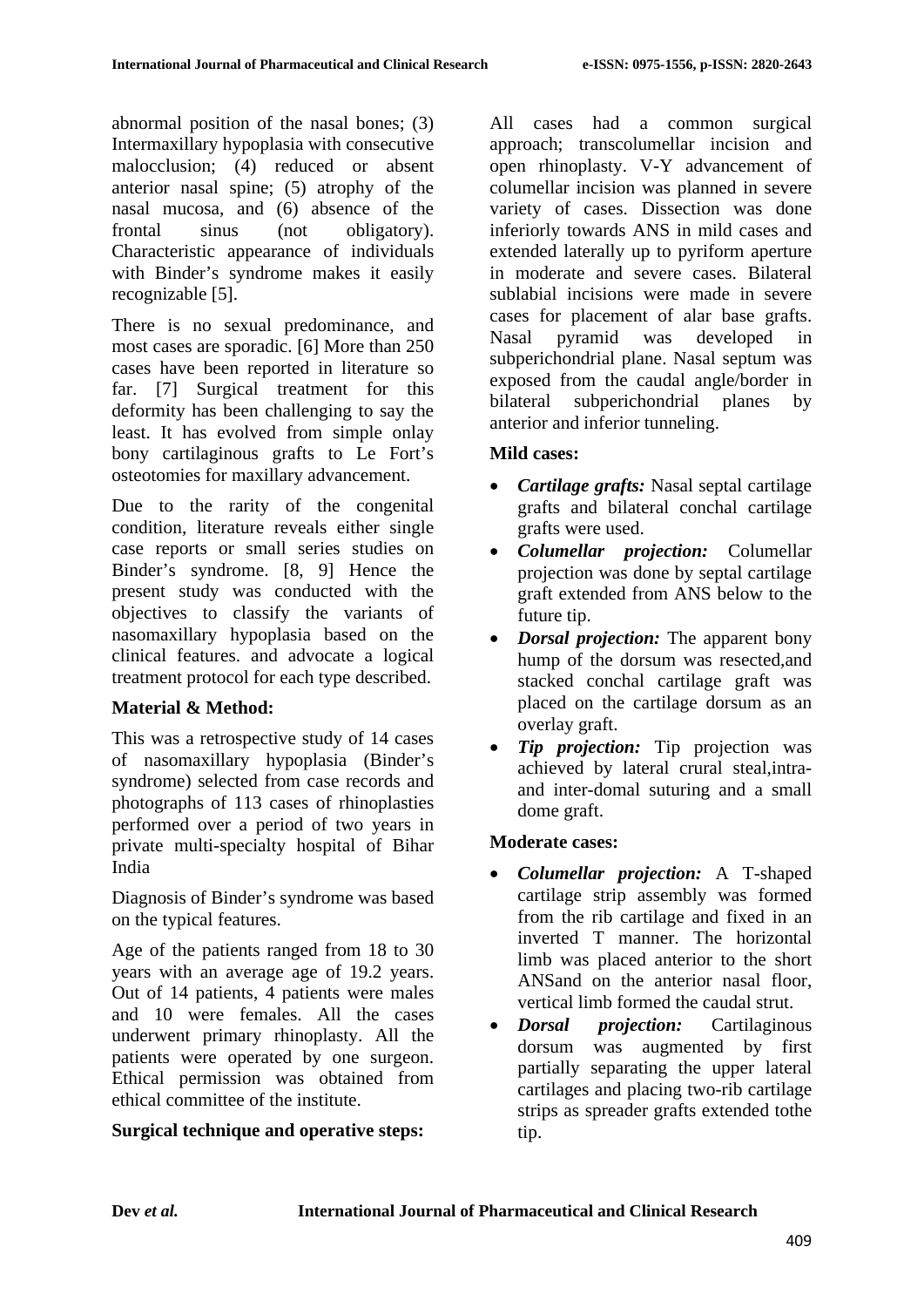• *Tip projection:* Tip projection was achieved in the same manner as in mild cases.

#### **Severe cases:**

- *Columellar projection:* T-shaped cartilage assembly was created as in moderate cases, but the horizontal limb was fixed to the premaxilla with 6 mm titanium screws.
- *Dorsal projection:* Bilateral upper laterals were detached completely, two-rib cartilage strips were placed as extended spreader grafts and raised above the existing dorsum from the keystone area (bone–cartilage junction) down to the tip. The upper laterals were reattached, and spreaders were fixed at the keystone area with a prolene stitch passed through a drill hole in the nasal bones.
- *Tip projection:* Tip projection was same as in mild and moderate cases,

but weak alar cartilages were reinforced with pieces of conchal cartilage grafts.

The following six parameters were studied to assess the functional and aesthetic outcome:

- 1. Nasal breathing: Normal/reduced
- 2. Satisfaction scale: Very satisfied (8‑ 10)/satisfied (5‑7)/dissatisfied (<4)
- 3. Appearance improvement scale: Great improvement (8-10)/some improvement (5-7)/no improvement  $(<4)$
- 4. Tip stiffness: Nil/minimal/bothersome
- 5. Donor site: Nil scar/hypertrophic scar/keloid
- 6. Columellar scar: Visible/barely visible/well visible.

#### **Results:**

| Gender         | <b>Number</b> | $\frac{6}{9}$ |
|----------------|---------------|---------------|
| <b>Males</b>   |               | 28.6          |
| <b>Females</b> | 10            | 71.4          |
| <b>Total</b>   | 14            | 100           |

### **Table 1: Baseline Demographics**

| Table 2: Distribution of study participants with respect to severity |  |  |  |
|----------------------------------------------------------------------|--|--|--|
|                                                                      |  |  |  |

| <b>Severity</b> | <b>Number</b> | $\frac{6}{9}$ |
|-----------------|---------------|---------------|
| <b>Mild</b>     |               | 28.6          |
| <b>Moderate</b> |               | 57.1          |
| <b>Severe</b>   |               | 14.3          |
| <b>Total</b>    | 14            | <b>100</b>    |

#### **Discussion:**

A correlation between the nature of a deformity and the treatment instituted for each case evolved, leading to the formulation of a classification system of mild, moderate and severe Binder's syndrome along with the proposed surgical correction for each group. Earliest comments on Binder's syndrome as normal length and short nose variants were made by Rintala and Ranta. [10] Although

the terms mild and severe were used in many studies on Binder's syndrome, so far no single study has put forward such a classification. [11-14]

Bone and cartilage grafts have been traditionally used to treat the maxillonasal hypoplasia. Ragnell described the application of iliac cancellous onlay bone chips to the anterior surface of the maxilla through a median incision at the columellar base. [15] Converse used the oral vestibular approach to insert a shell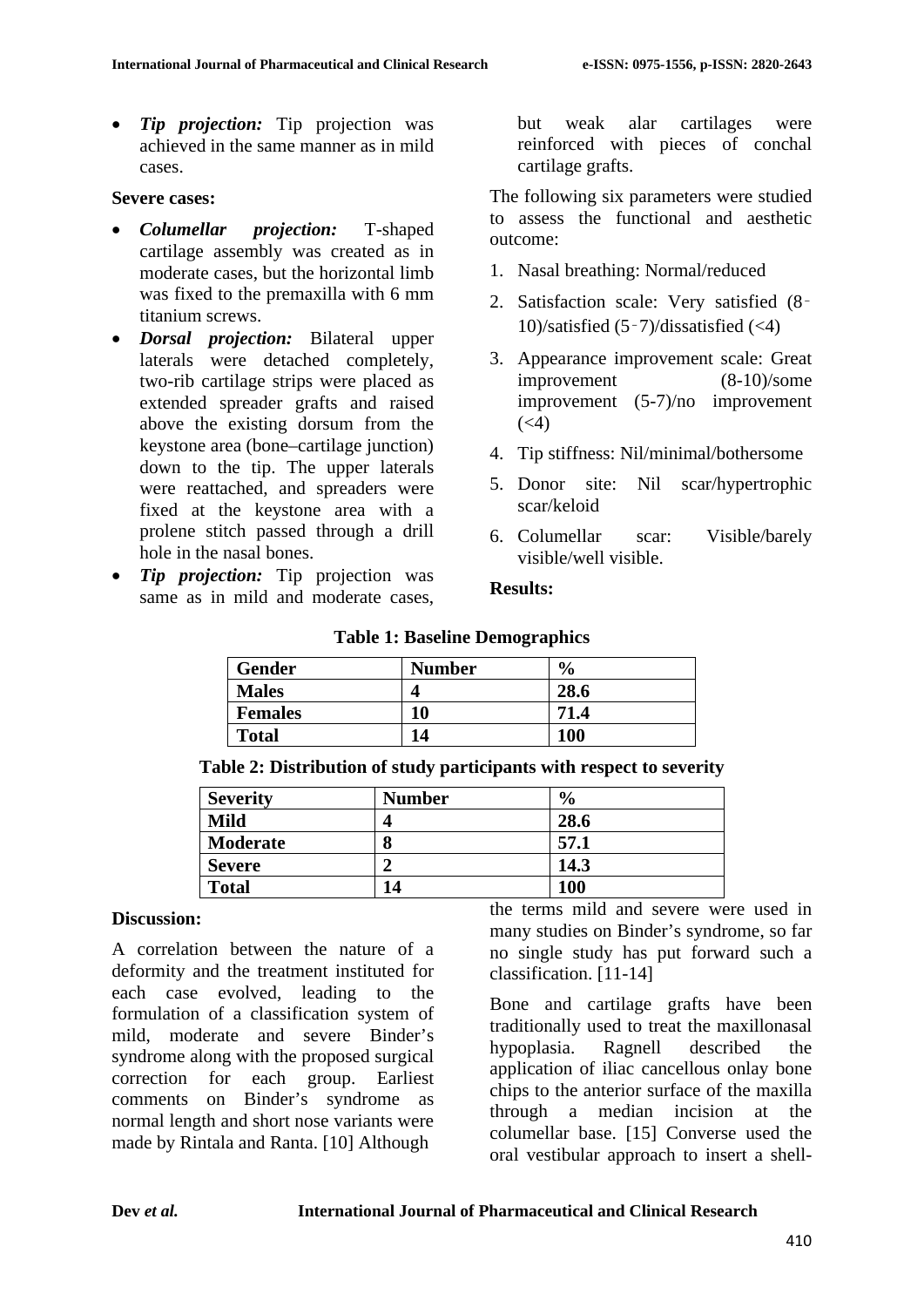like segment of iliac bone. [16] Later, he proposed using an L-shaped bone graft to reconstruct the dorsum and the shortened columella. [17]

Regarding corrective rhinoplasty, this study differs from the traditional method of placing a L-block assembly of either cartilage or bone on the degloved nasal pyramid. [18,19] We have also not followed the cantilever technique of augmenting the nasal dorsum and tip. [20, 21]

Even if the septum and nasal bones are included in the advanced segment, as in aLe Fort two osteotomy, the flat nose and the depressed alar base remain and with it remain the facial characteristics of Binder's syndrome. [22] This is mainly due to the absent septal support of the nasal dorsum and the relative retrusion of the septum with respect to the nasal base. [23] Furthermore, a Le Fort two osteotomy lessens the normal glabellar depression, and this may be a limiting factor as a nasal dorsum coming straight off the lower forehead is not ideal aesthetically. [24]

Monasterio *et al*. [18] quote 15% of class 3 occlusion in their series of Binder's syndrome. However, if required, Le Fort II osteotomy and orthodontic treatment must be included in the management of severe cases as advised in some other studies. [25-27] At the same time, management of extreme hypoplasia where there is a requirement of nasal inlay grafting or permanent prosthesis is out of scope of this study. [28]

## **Conclusion:**

Most cases of nasomaxillary hypoplasia present as mild or moderate deformity, severe hypoplasia being seen in only a few cases. During surgical reconstruction, loco regional cartilage grafts (septal and conchal) can be used extensively in mild and moderate cases without having to solely depend on costal cartilage for augmentation. Augmentation of the

premaxilla is necessary along with nasal augmentation and columellar lengthening with autogenous costal cartilage grafts for effective treatment. Augmentation with costal cartilage is enough to give an aesthetically pleasing facial profile in mild to moderate cases.

## **References:**

- 1. Munro IR Maxillonasal dysplasia (Binder's syndrome). PlasReconstSurg 1979; 41:536-42.
- 2. Holmstrom H. Kahnberg K. Surgical approach in severe cases of maxillonasal dysplasia (Binder's syndrome). Swed Dent J 1988; 12:3- 10.
- 3. Demas PN, Braun TW. Simultaneous reconstruction of maxillary and nasal deformity in a patient with Binder's syndrome (Maxillonasal dysplasia). J Oral MaxillofacSurg 1992; 50:83-6.
- 4. Noyes FB. Case report. Angle Orthod 1939; 9:160-5.
- 5. McCollum AG, Wolford LM. Binder syndrome: Literature review and longterm follow-up on two cases. Adult OrthodOrthognathSurg 1998; 13:45- 58.
- 6. Olow-Nordenram M, Valentin J. An etiologic study of maxillonasal dysplasia – Binder's syndrome. Scand J Dent Res 1988; 96:69-74.
- 7. Monasterio FO, Molina F, McClintock JS. Nasal correction in Binder's syndrome: the evolution of a treatment plan. Aesthetic PlastSurg 1997; 21:299-308.
- 8. Draf W, Bockmühl U, Hoffmann B. Nasal correction in maxillonasal dysplasia (Binder's syndrome): A long term follow-up study. Br J PlastSurg 2003; 56:199-204.
- 9. Deshpande S, Juneja MH. Binders' syndrome (Maxillonasal dysplasia) different treatment modalities: Our experience. Indian J PlastSurg 2012; 45:62-6.